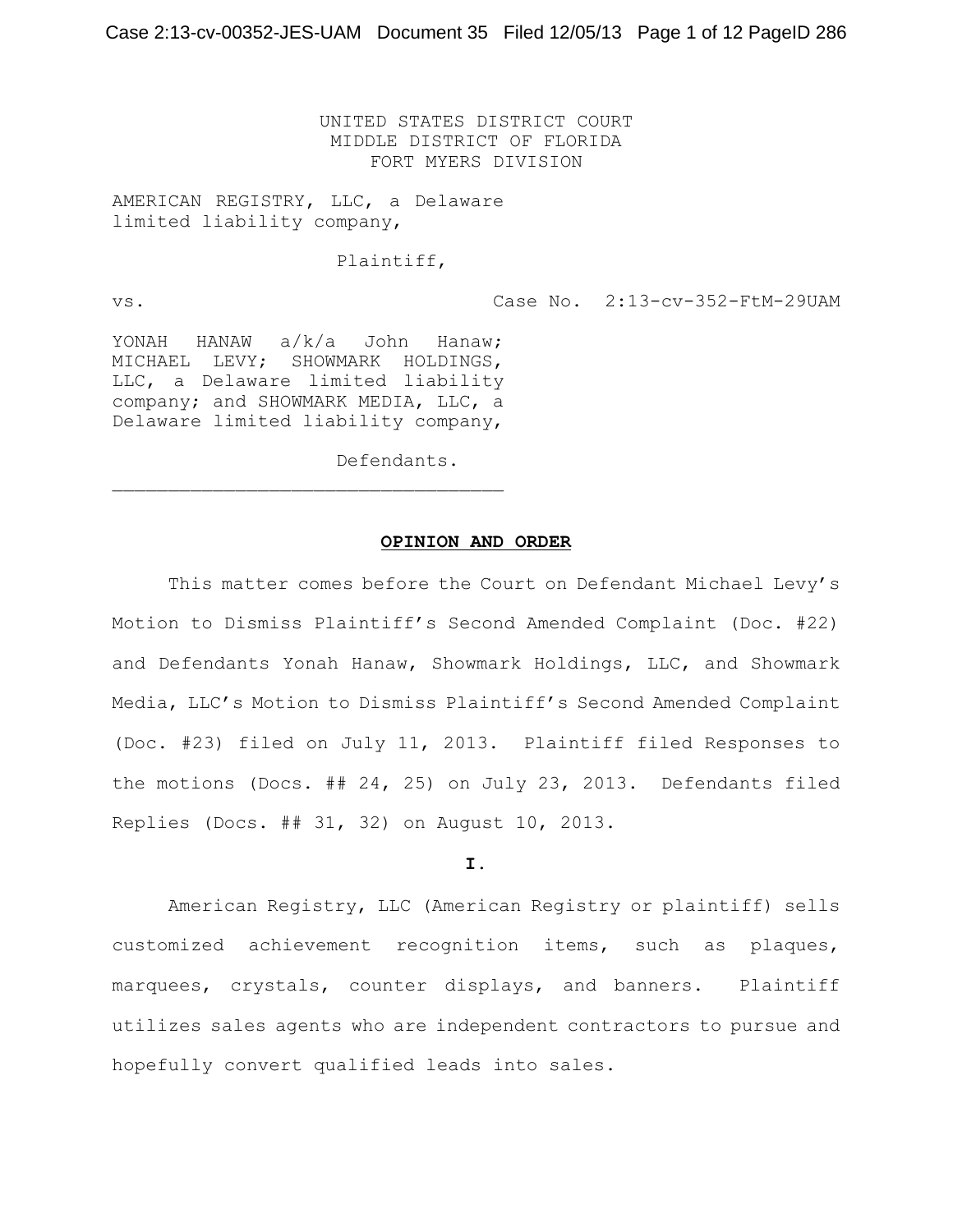Defendant Yonah Hanaw, a citizen and resident of Israel, worked as a sales agent from November 2003 until his termination on March 26, 2010. As a sales agent, Hanaw was required to sign a Sales Agent Program Agreement on November  $1, 2009$ .<sup>1</sup> The Sales Agent Program Agreement provides, in relevant part, that the sales agent agrees to treat all confidential business information and trade secrets as confidential and proprietary to plaintiff and is prohibited from using such information for his own benefit or for the benefit of another. (Doc. #7, Exh. #2.)

Following his termination from American Registry, Hanaw met with Michael Levy, also a citizen and resident of Israel, to discuss the formation and organization of a company that would sell customized achievement recognition items through an e-commerce website. On May 12, 2010, Hanaw and Levy formed Showmark Media, LLC, a Florida limited liability company, but dissolved it on July 19, 2010. After the dissolution of the Florida limited liability company, Hanaw and Levy formed Showmark Media, LLC, a Delaware limited liability company.

Plaintiff now believes that Hanaw is utilizing and disclosing American Registry's confidential business information and trade secrets in the operation of Showmark Media. Following the disclosure of trade secrets, defendants Levy, Showmark Media, and

 $1$ Prior to signing this agreement, Hanaw was bound by a Sales Agent Program Agreement signed on January 13, 2008.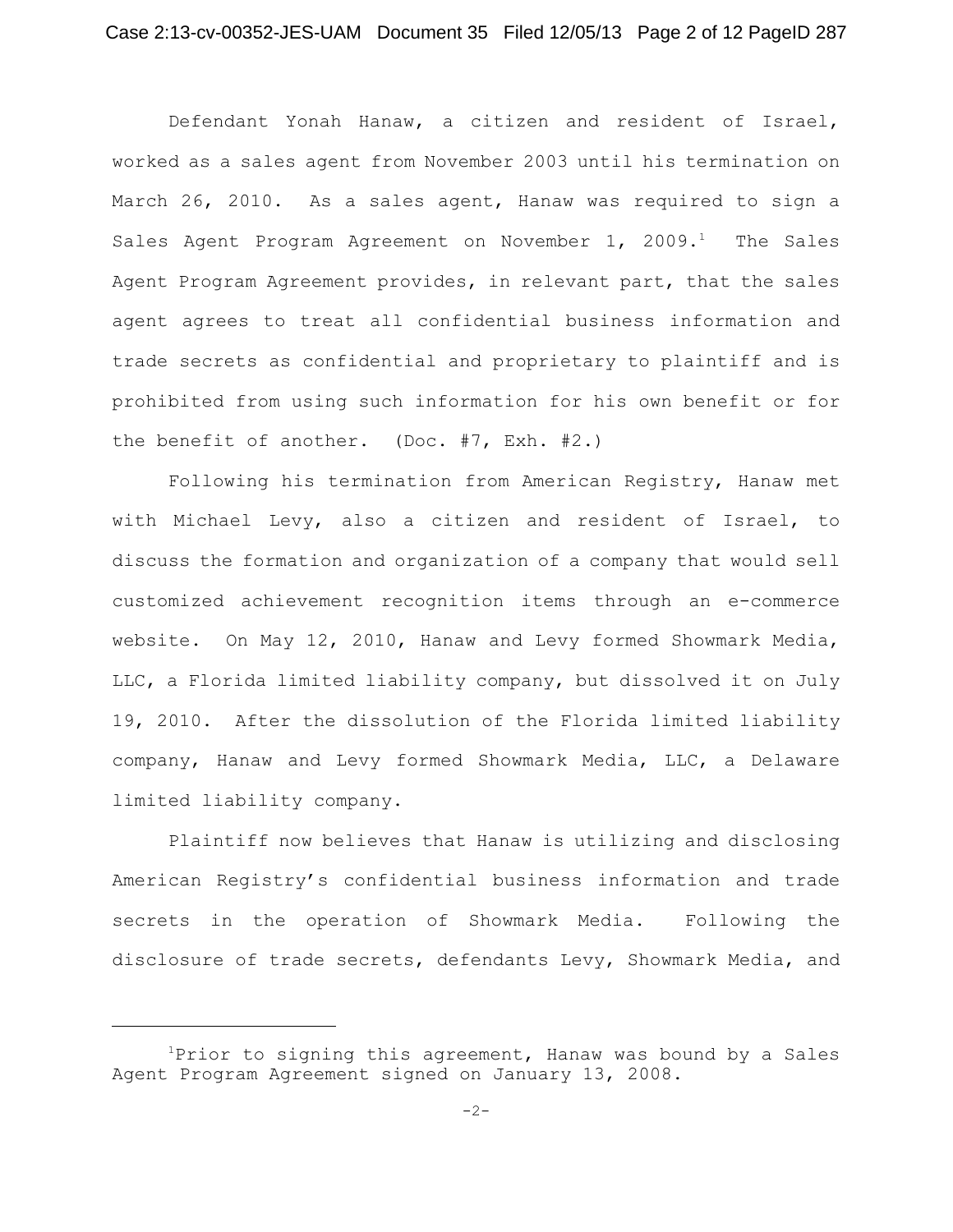## Case 2:13-cv-00352-JES-UAM Document 35 Filed 12/05/13 Page 3 of 12 PageID 288

Showmark Holdings<sup>2</sup> used the confidential information and trade secrets for their own purposes in the formation and operation of Showmark Media.

The Second Amended Complaint sets forth the following claims: breach of contract (Count I); violation of the Florida Uniform Trade Secrets Act (FUTSA) (Count II); violation of the Florida Deceptive and Unfair Trade Practices Act (FDUTPA) (Count III); and tortious interference with business relationships (Counts IV and V). Defendant Michael Levy seeks dismissal from this lawsuit under Fed. R. Civ. P. 12(b)(2) on the grounds that plaintiff has failed to allege facts that establish personal jurisdiction. The remaining defendants contend that the plaintiff has failed to state a claim for misappropriation and breach of contract, and that the remaining counts are preempted by the FUTSA.

#### **II.**

The Court will first address defendants Hanaw, Showmark Media, and Showmark Holding's motion to dismiss.

## **A. Motion to Dismiss Standard**

Under Federal Rule of Civil Procedure 8(a)(2), a complaint must contain a "short and plain statement of the claim showing that the pleader is entitled to relief." Fed. R. Civ. P. 8(a)(2). This obligation "requires more than labels and conclusions, and a

 ${}^{2}$ Plaintiff believes that Hanaw owns a 75 percent interest in Showmark Media by and through Showmark Holdings, LLC, a Delaware limited liability company.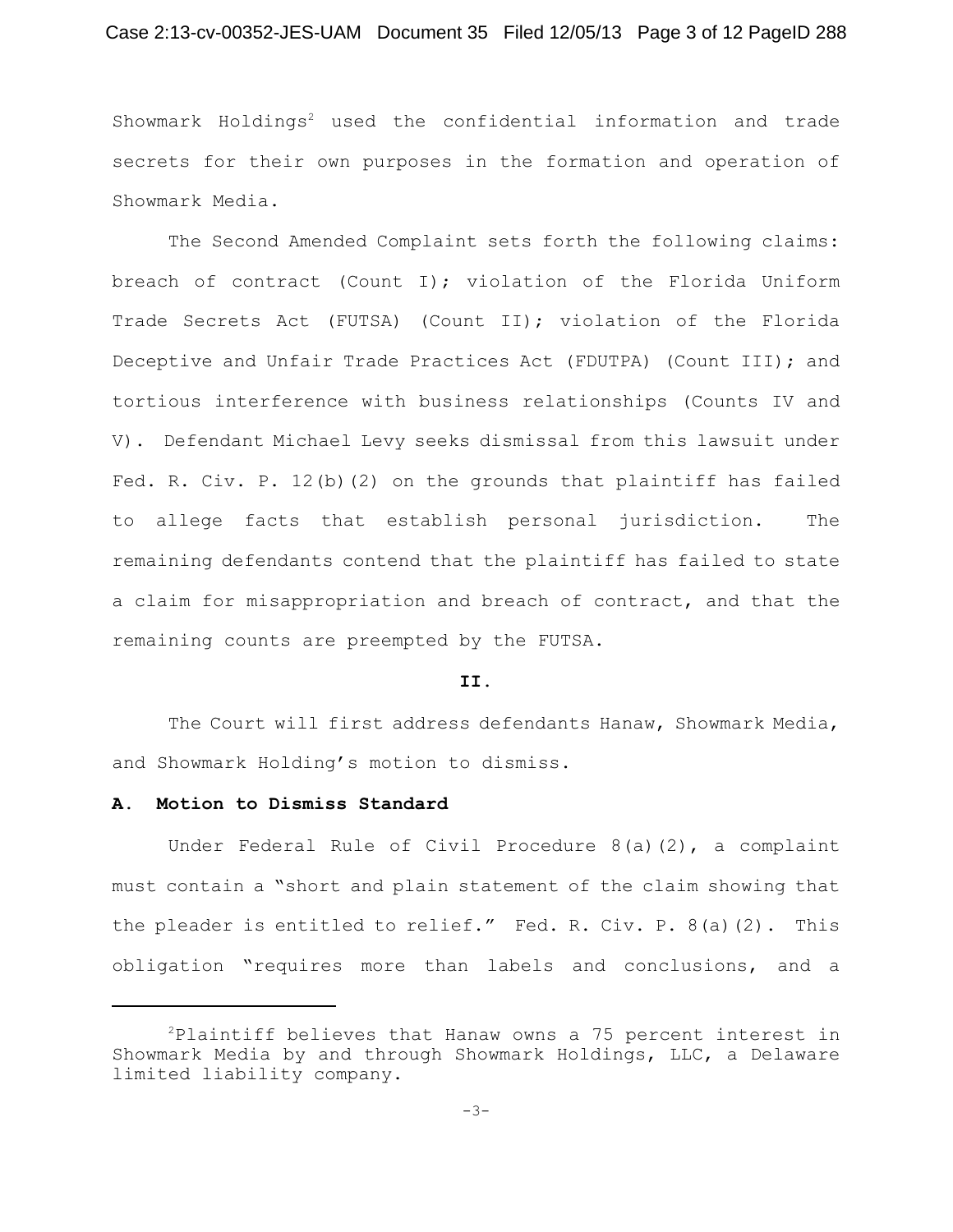formulaic recitation of the elements of a cause of action will not do." Bell Atl. Corp. v. Twombly, 550 U.S. 544, 555 (2007) (citations omitted). To survive dismissal, the factual allegations must be "plausible" and "must be enough to raise a right to relief above the speculative level."  $Id.$  at 555. See also Edwards v. Prime Inc., 602 F.3d 1276, 1291 (11th Cir. 2010). This requires "more than an unadorned, the-defendant-unlawfully-harmed-me accusation." Ashcroft v. Iqbal, 556 U.S. 662, 678 (2009) (citations omitted).

In deciding a Rule 12(b)(6) motion to dismiss, the Court must accept all factual allegations in a complaint as true and take them in the light most favorable to the plaintiff, Erickson v. Pardus, 551 U.S. 89, 94 (2007), but "[l]egal conclusions without adequate factual support are entitled to no assumption of truth." Mamani v. Berzain, 654 F.3d 1148, 1153 (11th Cir. 2011) (citations omitted). "Threadbare recitals of the elements of a cause of action, supported by mere conclusory statements, do not suffice." Iqbal, 556 U.S. at 678. "Factual allegations that are merely consistent with a defendant's liability fall short of being facially plausible." Chaparro v. Carnival Corp., 693 F.3d 1333, 1337 (11th Cir. 2012) (internal quotation marks and citations omitted). Thus, the Court engages in a two-step approach: "When there are wellpleaded factual allegations, a court should assume their veracity

 $-4-$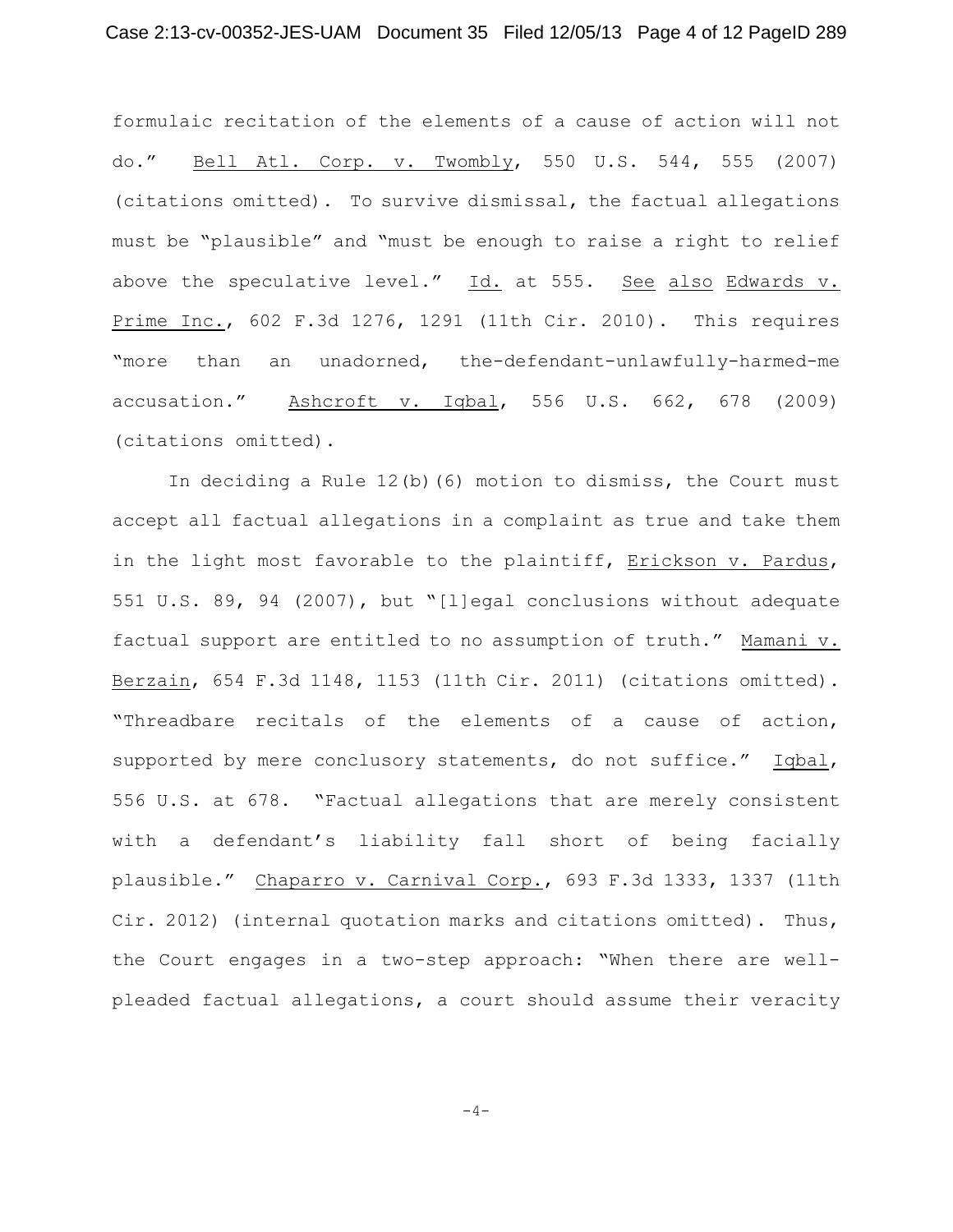and then determine whether they plausibly give rise to an entitlement to relief." Iqbal, 556 U.S. at 679.

### **B. Breach of Contract**

Count I of the Second Amended Complaint alleges that Hanaw breached the Sales Agent Program Agreement by using or disclosing trade secrets and confidential business information. A claim for breach of contract under Florida law requires proof of three elements: (1) the existence of a valid contract; (2) a material breach; and (3) damages. Havens v. Coast Fla., P.A., 117 So. 3d 1179, 1181 (Fla. 2d DCA 2013). Hanaw asserts that the allegations regarding the breach are inadequate. The Court agrees.

According to the complaint, Hanaw was privy to confidential information during his relationship with American Registry, agreed not to use or disclose the confidential information, and is currently acting as a competitor in the same market. Plaintiff then alleges, upon information and belief, that Hanaw is using the confidential information in the operation of Showmark Media. Plaintiff, however, has failed to provide any factual content that allows the Court to reasonably infer that Hanaw is using confidential information to act as a competitor. Although Hanaw's use of confidential information is certainly conceivable, the plausibility standard requires "more than a sheer possibility that a defendant has acted unlawfully." Iqbal, 556 U.S. at 678. Because the allegations are conclusory and merely consistent with

-5-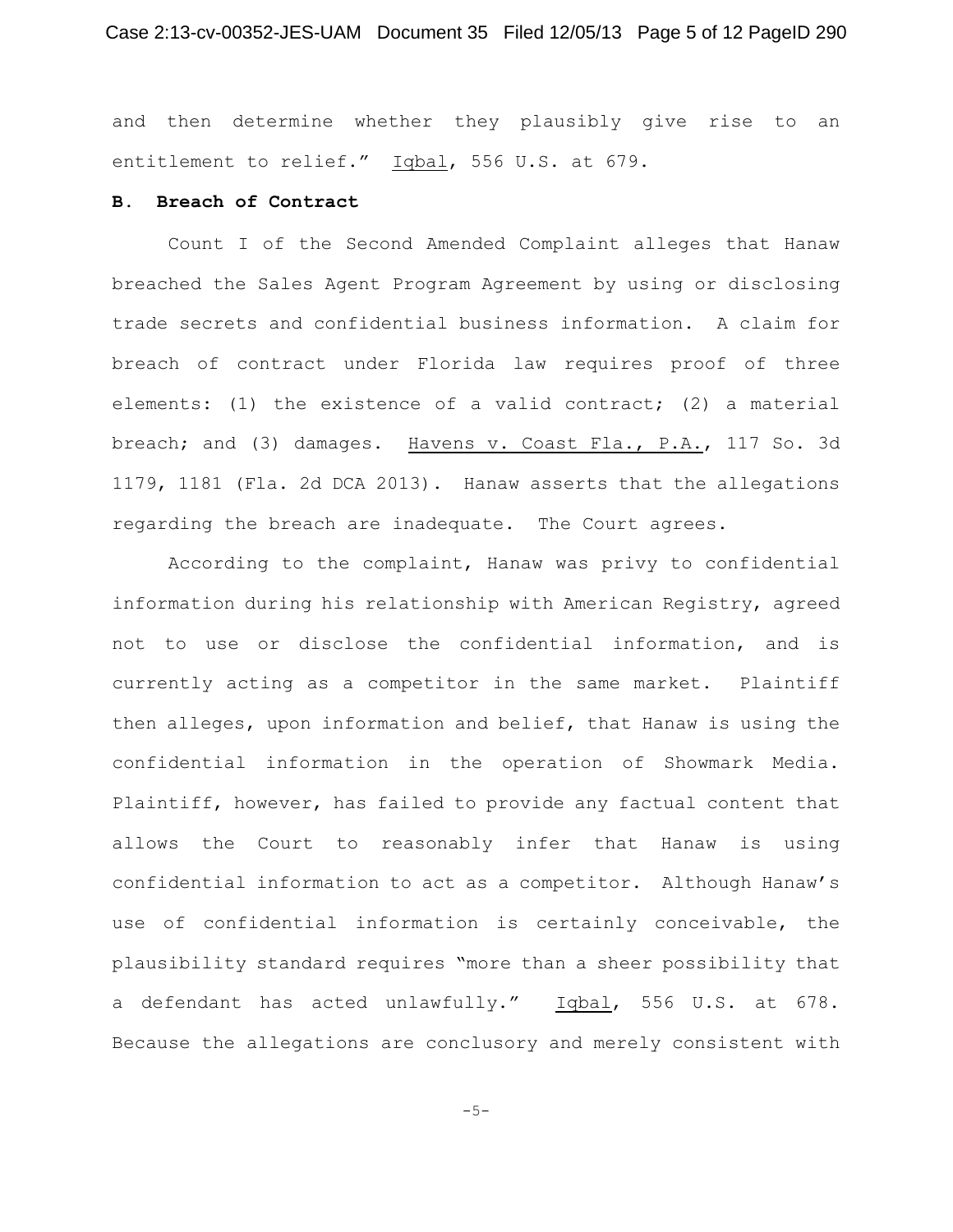Hanaw's liability and lack an adequate factual basis, Count I of the Second Amended Complaint will be dismissed without prejudice.

# **C. Violation of the FUTSA**

Count II of the Second Amended Complaint alleges that defendants misappropriated American Registry's trade secrets in violation of the FUTSA. Defendants Hanaw, Showmark Media, and Showmark Holdings contend that plaintiff has failed to identify the trade secrets with any particularity and the allegations regarding the alleged misappropriation are merely conclusory. Defendants further assert that the complaint, as it stands, would allow plaintiff to embark on a fishing expedition for anything relevant to the broad categories of information identified in the complaint without specifying the trade secrets that have allegedly been misappropriated.

In order to state a claim for misappropriation of trade secrets under the FUTSA, Fla. Stat. § 688.001 *et seq.*, a plaintiff must allege that (1) it possessed secret information and took reasonable steps to protect its secrecy and (2) the secret it possessed was misappropriated, either by one who knew or had reason to know that the secret was improperly obtained or by one who used improper means to obtain it. VAS Aero Servs., LLC v. Arroyo, 860 F. Supp. 2d 1349, 1358 (S.D. Fla. 2012) (citing Del Monte Fresh Produce Co. v. Dole Food Co., 136 F. Supp. 2d 1271, 1291 (S.D. Fla. 2001)). "To qualify as a trade secret, the information that the

-6-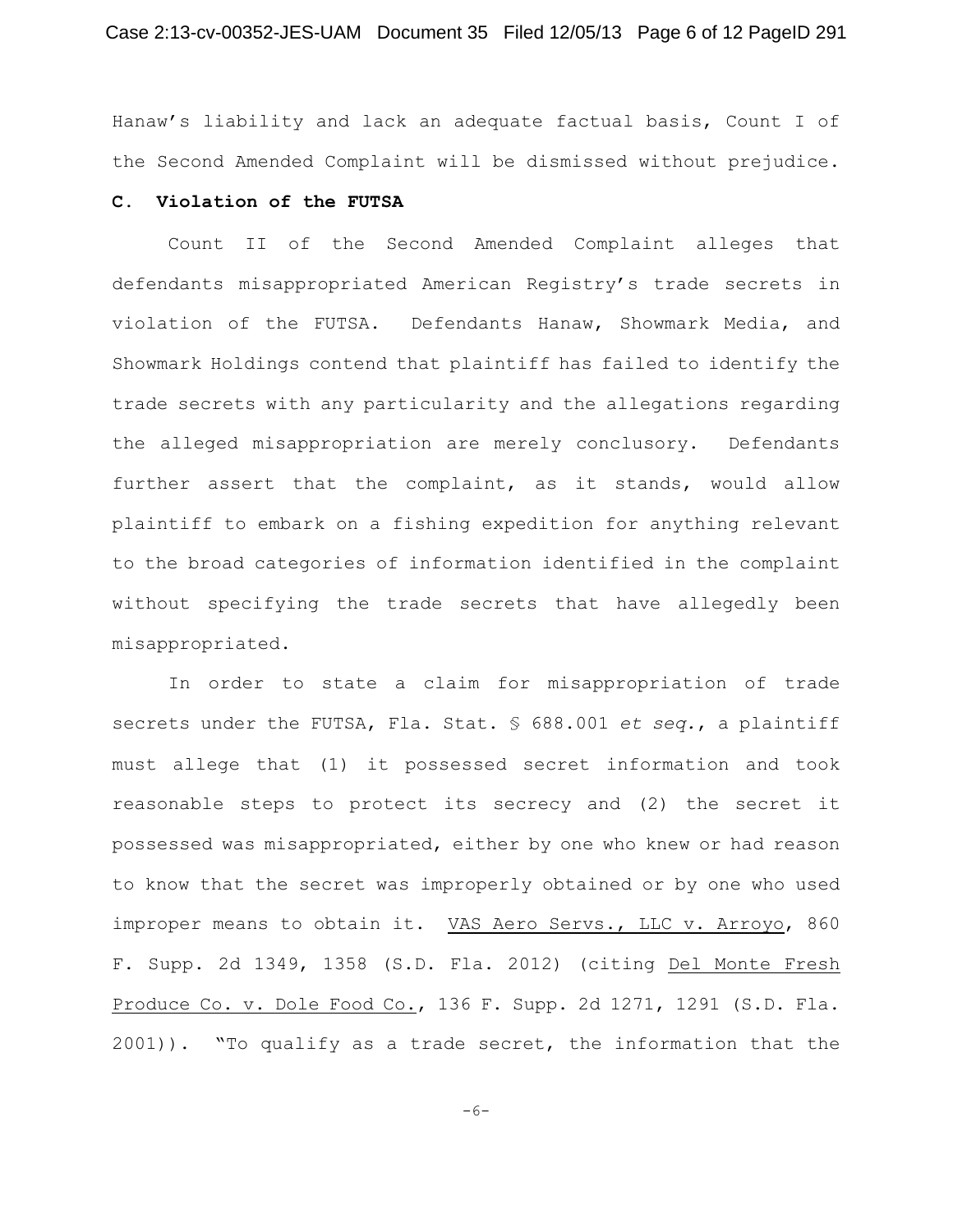plaintiff seeks to protect must derive economic value from not being readily ascertainable by others and must be the subject of reasonable efforts to protect its secrecy." Del Monte, 136 F. Supp. 2d at 1291. "A plaintiff has the burden to describe the alleged trade secret with reasonable particularity." Treco Int'l S.A. v. Kromka, 706 F. Supp. 2d 1283, 1286 (S.D. Fla. 2010) (citing Levenger Co. v. Feldman, 516 F. Supp. 2d 1272, 1287 (S.D. Fla. 2007)). Moreover, whether a particular type of information constitutes a trade secret is a question of fact. See Furmanite America, Inc. v. T.D. Williamson, Inc., 506 F. Supp. 2d 1134, 1141 (M.D. Fla. 2007).

It is not common for a trade secret misappropriation plaintiff to know, prior to discovery, the details surrounding the purported misappropriation. The plaintiff, however, is still required to provide "more than an unadorned, the-defendant-unlawfully-harmed-me accusation." Iqbal, 556 U.S. at 678 (citations omitted). Here, plaintiff's list of trade secrets does not adequately inform defendants what they supposedly misappropriated, and the allegations regarding the misappropriation are without adequate factual support. Plaintiff alleges that its trade secrets include, but are not limited to:

[C]ustomer lists, customer identity, customer contact information and confidential information about each customer's business, purchase and credit information, sales and operation procedures, software, system architecture, financial data, sales and marketing strategies and data, lists, statistics, programs,

 $-7-$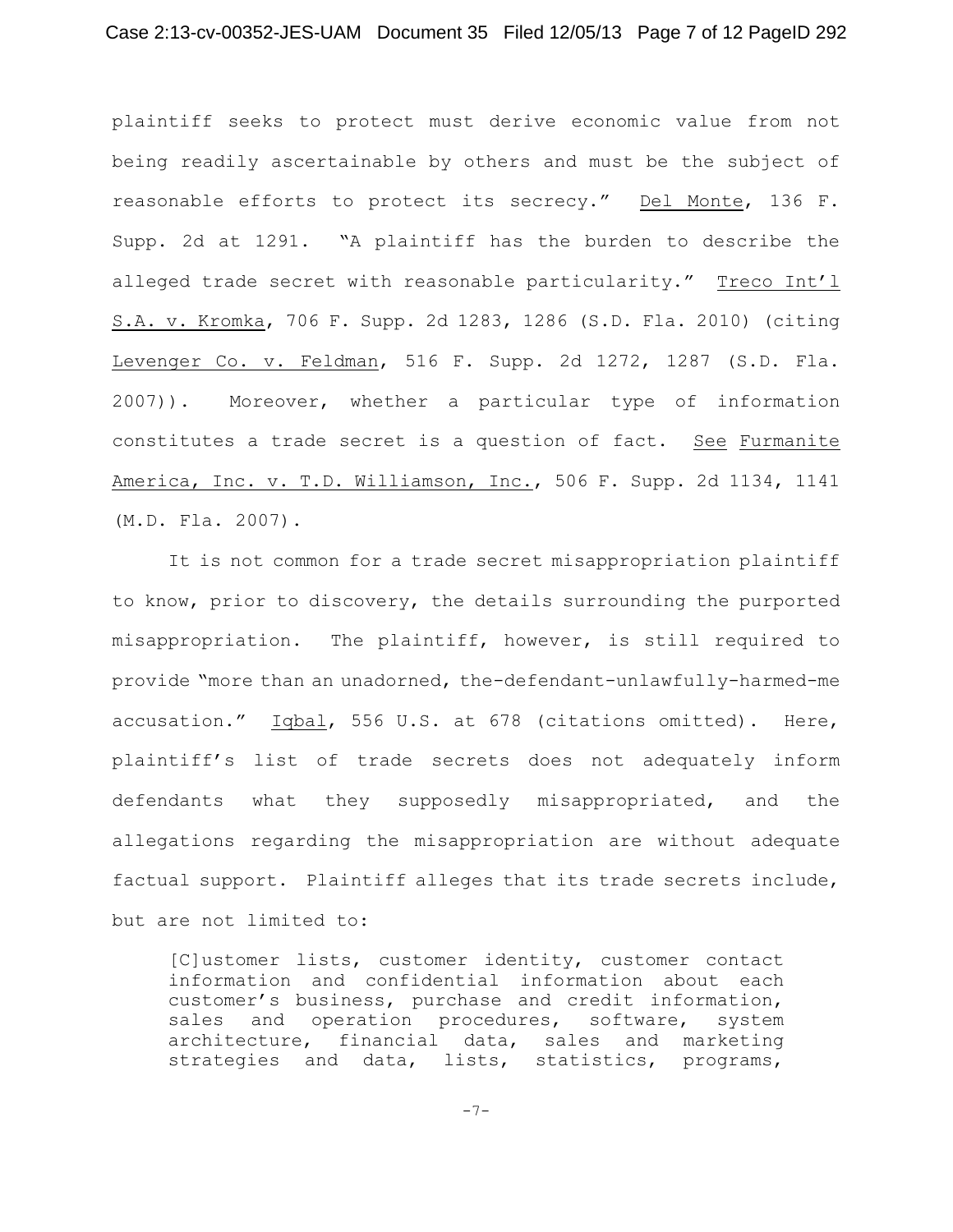research, development, employee, personnel and contractor data, information and records, and information relating to products offered by AMERICAN REGISTRY.

(Doc. #7, ¶ 22.) This list is nearly identical to the list of confidential and proprietary information contained in the Sales Agent Program Agreement and is so broad as to be meaningless. Plaintiff need not disclose secret information in its pleadings, but must identify it with enough specificity as to give defendants notice of what was misappropriated. For example, "software," "financial data," "lists," and "information and records" are broad and generic categories of information and provide insufficient notice as to the actual trade secrets misappropriated.

As to the alleged misappropriation, the allegations suffer from the same deficiencies as the previous count. Plaintiff relies on the same allegations regarding Hanaw's conduct and alleges that the remaining defendants misappropriated the trade secrets by using them in the formation and operation of Showmark Media. The complaint is devoid of any factual allegations supporting this assertion. As such, the Court concludes that plaintiff has failed to state a claim under the FUTSA. See Knights Armament Co. v. Optical Sys. Tech., 568 F. Supp. 2d 1369, 1377 (M.D. Fla. 2008) (dismissing misappropriation of trade secrets counter-claim when the counter-claim plaintiff gave no details on how the trade secrets were misappropriated); All Bus. Solutions, Inc. v. NationsLine, Inc., 629 F. Supp. 2d 553, 558-59 (W.D. Va. 2009)

 $-8-$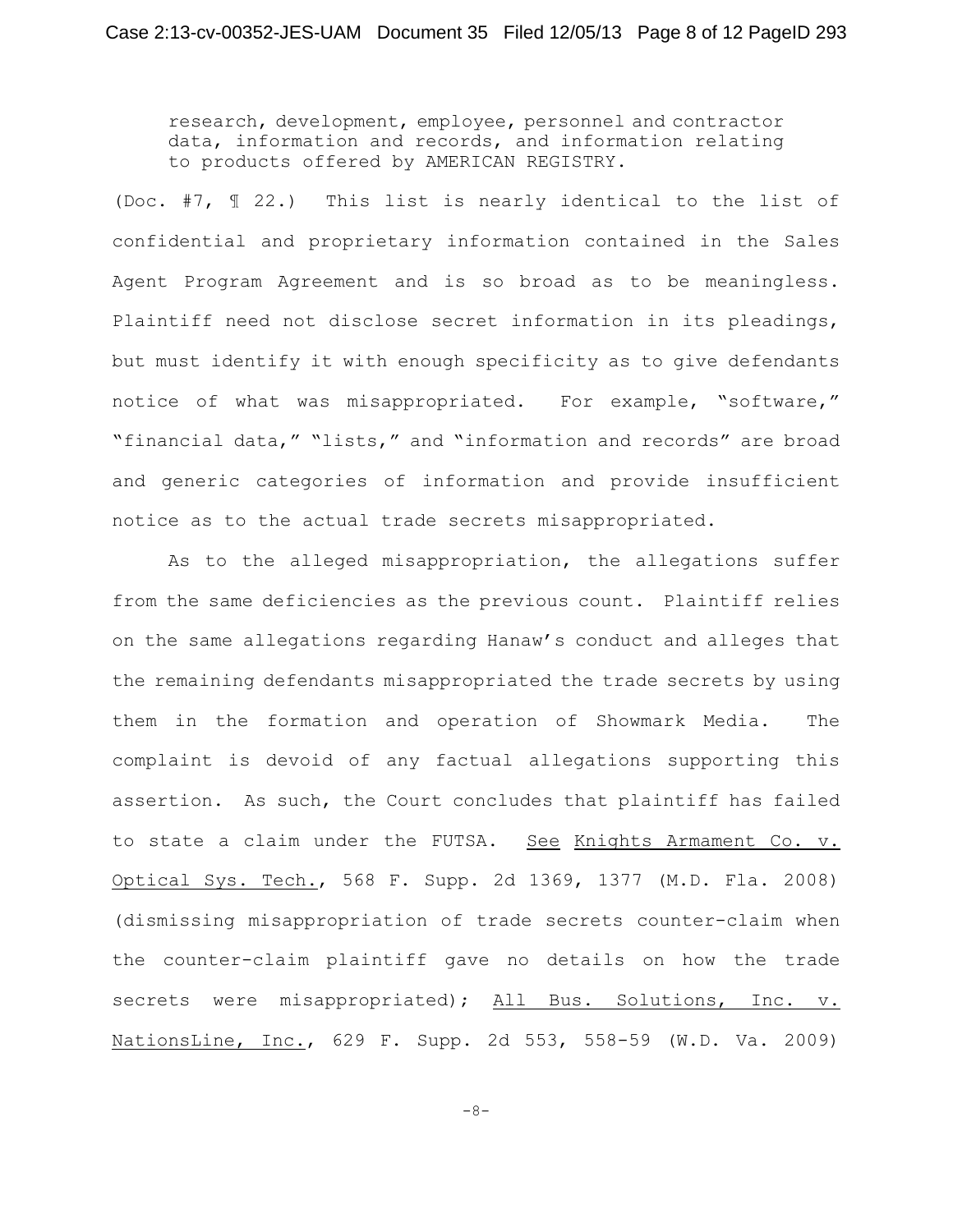(dismissing Virginia Uniform Trade Secrets Act claim consisting of conclusory allegations that the defendant misappropriated trade secrets because it lacked supporting factual allegations). Count II will be dismissed without prejudice.

# **D. Violation of the FDUTPA and Tortious Interference with Business Relations**

Defendants Hanaw, Showmark Media, and Showmark Holding contend that the remaining claims in the Second Amended Complaint are preempted by the FUTSA because they are based solely on the misappropriation of trade secrets. The Court, however, will not address preemption at this time because the remaining counts are inadequately pled.

Although Counts III - V assert separate causes of action, the underlying misconduct is the use or misappropriation of plaintiff's trade secrets or proprietary information. As previously discussed, the allegations regarding this conduct are inadequate and no additional allegations are provided; therefore, Counts III - V will be dismissed without prejudice.

#### **III.**

A court is obligated to dismiss an action against a defendant over which it has no personal jurisdiction. Posner v. Essex Ins. Co., 178 F.3d 1209, 1214 n.6 (11th Cir. 1999). Whether a court has personal jurisdiction over a defendant is governed by a two-part analysis. Mutual Serv. Ins. Co. v. Frit Indus., 358 F.3d 1312, 1319 (11th Cir. 2004). The Court must first determine whether the

 $-9-$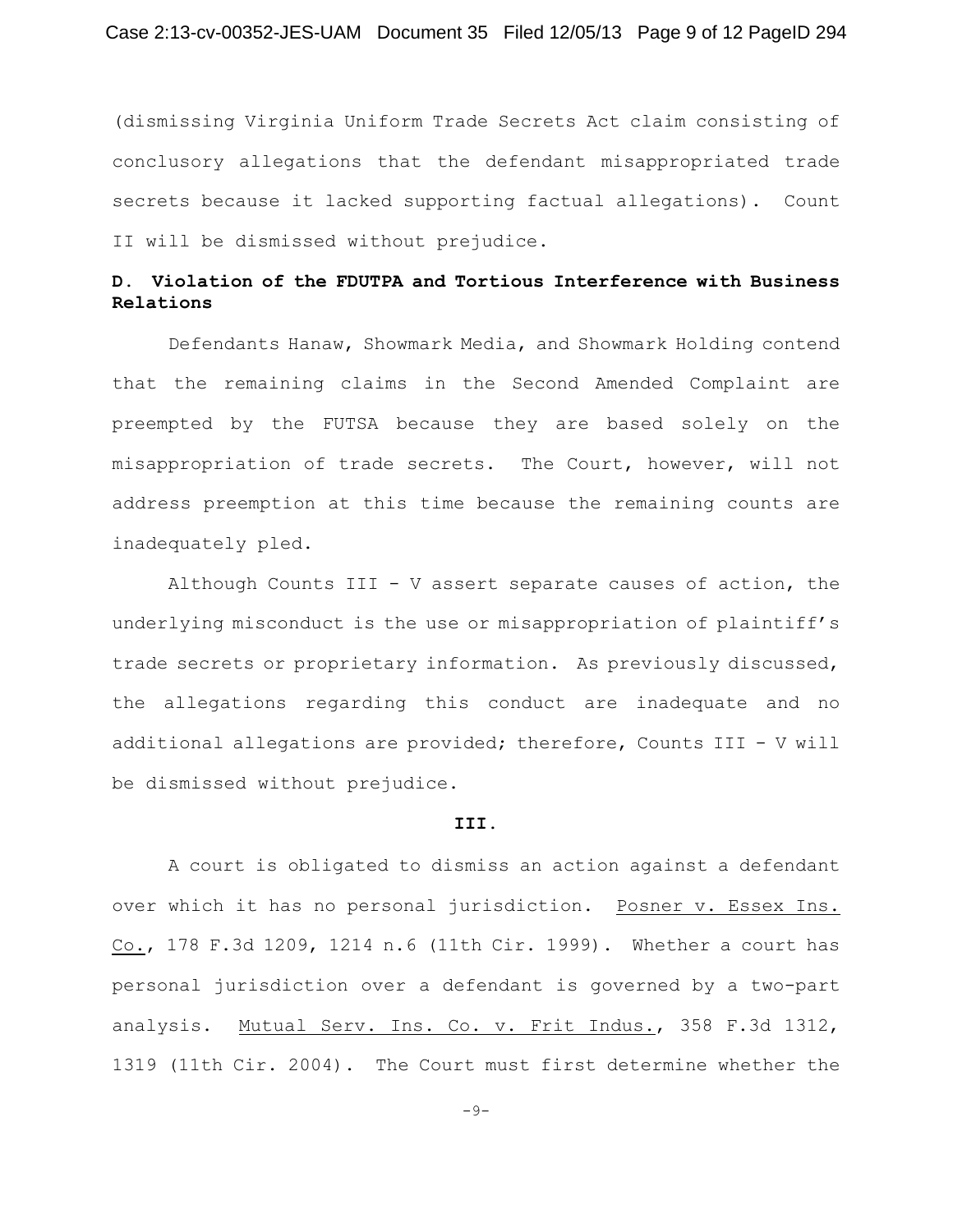exercise of jurisdiction is appropriate under the forum state's long-arm statute. Future Tech. Today, Inc. v. OSF Healthcare Sys., 218 F.3d 1247, 1249 (11th Cir. 2000) (citing Sculptchair, Inc. v. Century Arts, Ltd., 94 F.3d 623, 626 (11th Cir. 1996). If the Court determines that the long-arm statute is satisfied, it must then determine "whether the extension [of] jurisdiction comports with the due process requirements of the Fourteenth Amendment." Meier *ex rel.* Meier v. Sun Int'l Hotels, Ltd., 288 F.3d 1264, 1269 (11th Cir. 2002) (citing Posner, 178 F.3d at 1214).

The reach of Florida's long-arm statute is a question of Florida law and federal courts must construe it as would the Florida Supreme Court. United Techs. Corp. v. Mazer, 556. F.3d 1260, 1274 (11th Cir. 2009) (citations omitted). Absent some indication that the Florida Supreme Court would hold otherwise, this Court is bound to the decisions of Florida's intermediate courts. Id.

Under Florida law, "[a] plaintiff seeking the exercise of personal jurisdiction over a nonresident defendant bears the initial burden of alleging in the complaint sufficient facts to make out a prima facie case of jurisdiction." United Techs. Corp. v. Mazer, 556 F.3d 1260, 1274 (11th Cir. 2009) (citing Posner, 178 F.3d at 1214). If the plaintiff's factual allegations are sufficient to support the exercise of personal jurisdiction, the burden then shifts to the defendant to challenge the allegations

 $-10-$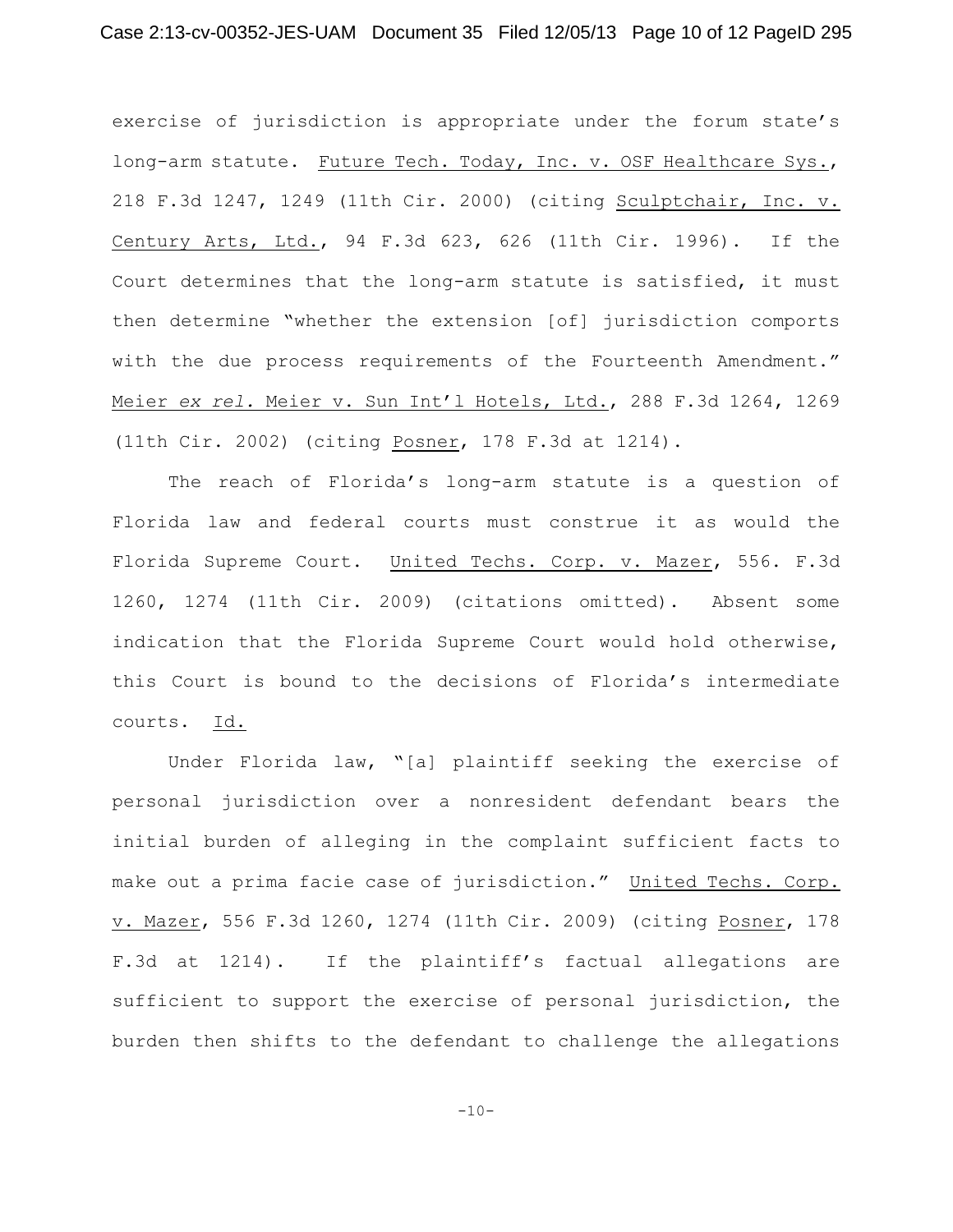with affidavits or other evidence to the contrary. Meier, 288 F.3d at 1269 (citations omitted). The burden then shifts back to the plaintiff to produce evidence supporting jurisdiction.

Here, the burden shifting framework does not apply because Levy has not submitted any evidence challenging the allegations in the complaint. Rather, Levy contends that the allegations in the complaint, even if taken as true, do not establish personal jurisdiction. Therefore, the Court must determine whether plaintiff's allegations are sufficient to invoke the Florida longarm statute.

Florida's long-arm statute provides for specific and general jurisdiction. In this case, plaintiff relies solely on the theory of specific jurisdiction. "Specific jurisdiction refers to 'jurisdiction over causes of action arising from or related to a defendant's actions within the forum.'" PVC Windoors, Inc. v. Babbitbay Beach Constr., N.V., 598 F.3d 802, 808 (11th Cir. 2010) (quoting Oldfield v. Pueblo De Bahia Lora, S.A., 558 F.3d 1210, 1220 n.27 (11th Cir. 2009)). Florida law provides that a court must determine whether the allegations in the complaint state a cause of action before analyzing specific jurisdiction under the long-arm statute. Id.

As detailed in Section II above, plaintiff has failed to state a claim for relief against any of the defendants. In the absence

-11-